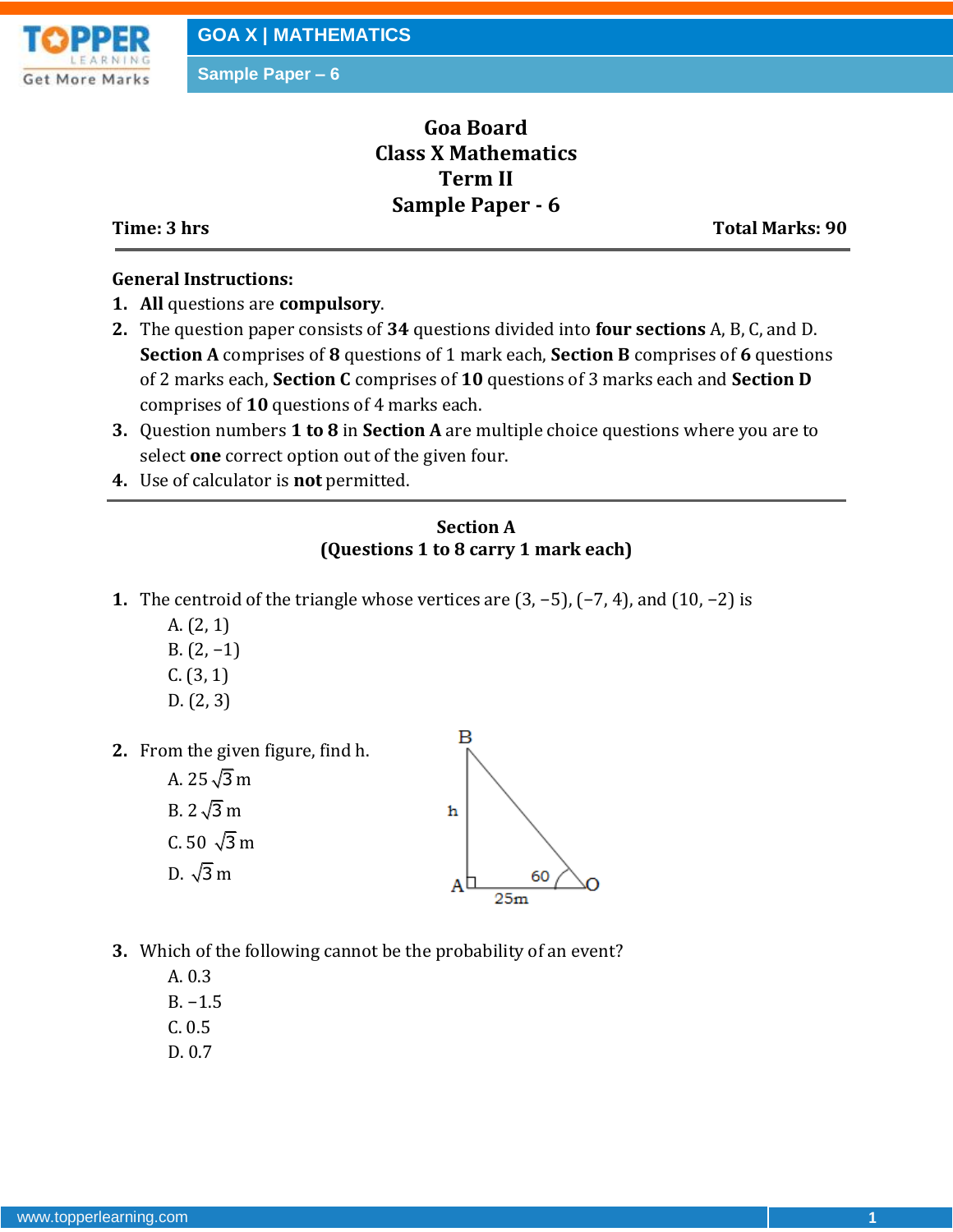**GOA X | MATHEMATICS**

**Sample Paper – 6**



**4.** The radii of the ends of a frustum of a cone of height h cm are  $r_1$  cm and  $r_2$  cm. The volume in cm<sup>3</sup> of the frustum of the cone is:

A. 
$$
\frac{1}{3} \pi h [r_1^2 + r_2^2 + r_1 r_2]
$$
  
\nB.  $\frac{1}{3} \pi h [r_1^2 + r_2^2 - r_1 r_2]$   
\nC.  $\frac{1}{3} \pi h [r_1^2 - r_2^2 + r_1 r_2]$   
\nD.  $\frac{1}{3} \pi h [r_1^2 - r_2^2 - r_1 r_2]$ 

- **5.** The co-ordinates of a point A, where AB is diameter of a circle whose centre is (2, −3) and B is  $(1, 4)$ , are:
	- A. (3, 0) B. (0, −10) C. (3, 4) D. (3, −10)
- **6.** The next term of the A.P.  $\sqrt{7}, \sqrt{28}, \sqrt{63}, \dots$  is
	- A. √112 B. √97 C. √84 D. √72
- **7.** For what value(s) of k will the equation  $kx^2 5x + k = 0$  have a repeated root?
	- A.  $\frac{1}{2}$ 2  $B. \frac{-1}{2}$ 2  $\overline{a}$ c.  $\frac{\pm 5}{2}$ 2  $\pm$  $\frac{\pm 3}{\sqrt{2}}$ 2  $\pm$
- **8.** The radii of two circles are 19 cm and 9 cm respectively. The radius of the circle which has its circumference equal to the sum of the circumferences of the two circles is:
	- A. 28 cm
	- B. 30 cm
	- C. 26 cm
	- D. 32 cm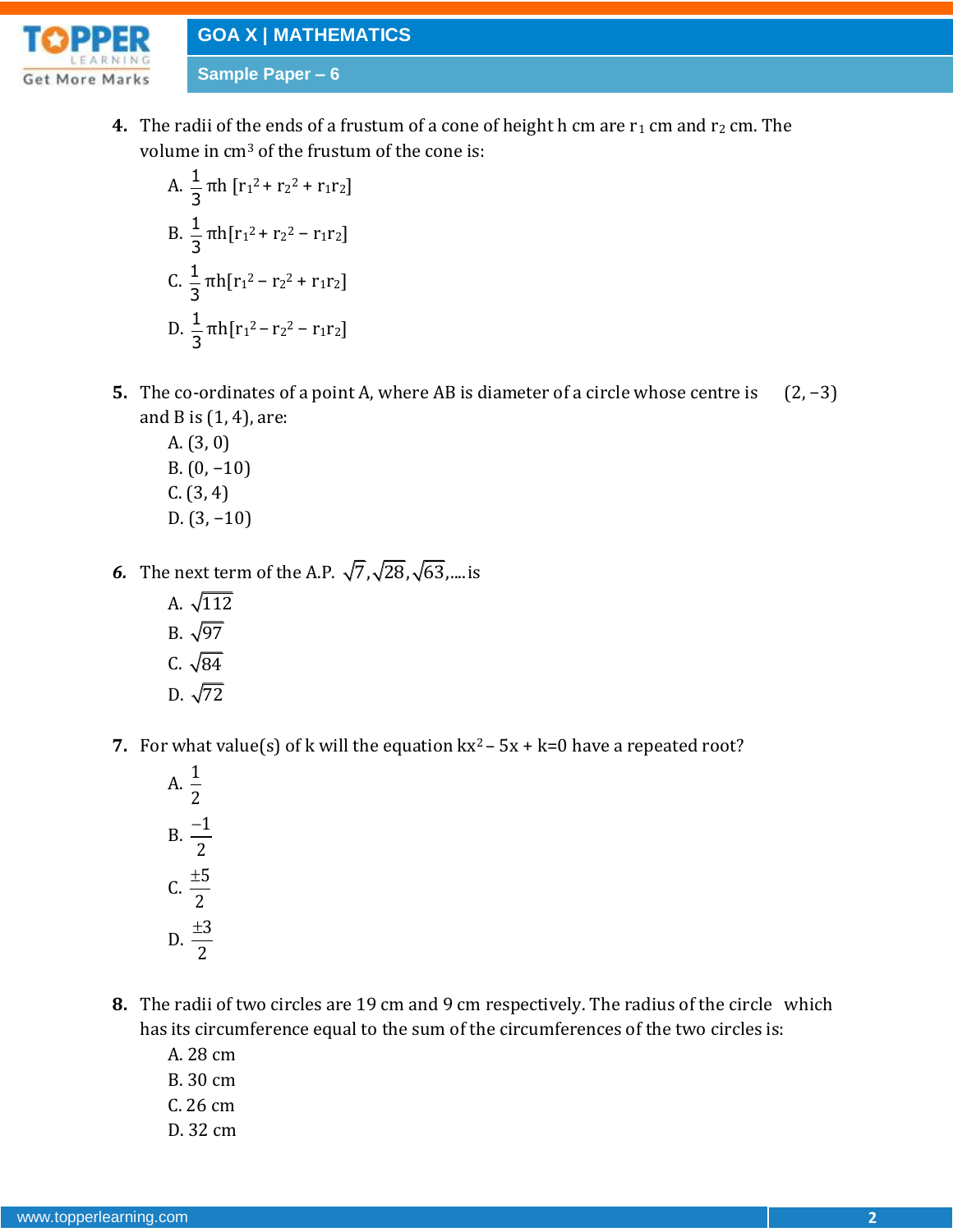

### **Sample Paper – 6**

## **Section B (Questions 9 to 14 carry 2 marks each)**

- **9.** A car has two wipers which do not overlap. Each wiper has a blade of length 25 cm sweeping through an angle of 115°. Find the total area cleaned with each sweep of the blades.
- **10.**For what value of n, the nth terms of the A.P.'s 63, 65, 67, ….. and 3, 10, 17, ….. are equal?
- **11.**If the points A(−2, −1), B(a, 0), C(4, b) and D(1, 2) are the vertices of a parallelogram ABCD, find the values of a and b.
- **12.**Find two consecutive positive integers, sum of whose squares is 25.
- **13.**PA and PB are tangents from P to the circle. At point M, a tangent is drawn cutting PA at K and PB at N. Prove that  $KN = AK + BN$ .



**14.** Find the co-ordinates of the vertices B and C of  $\triangle$  ABC, with A (1, −4) and the mid-point of sides through A being (2, −1) and (0, −1).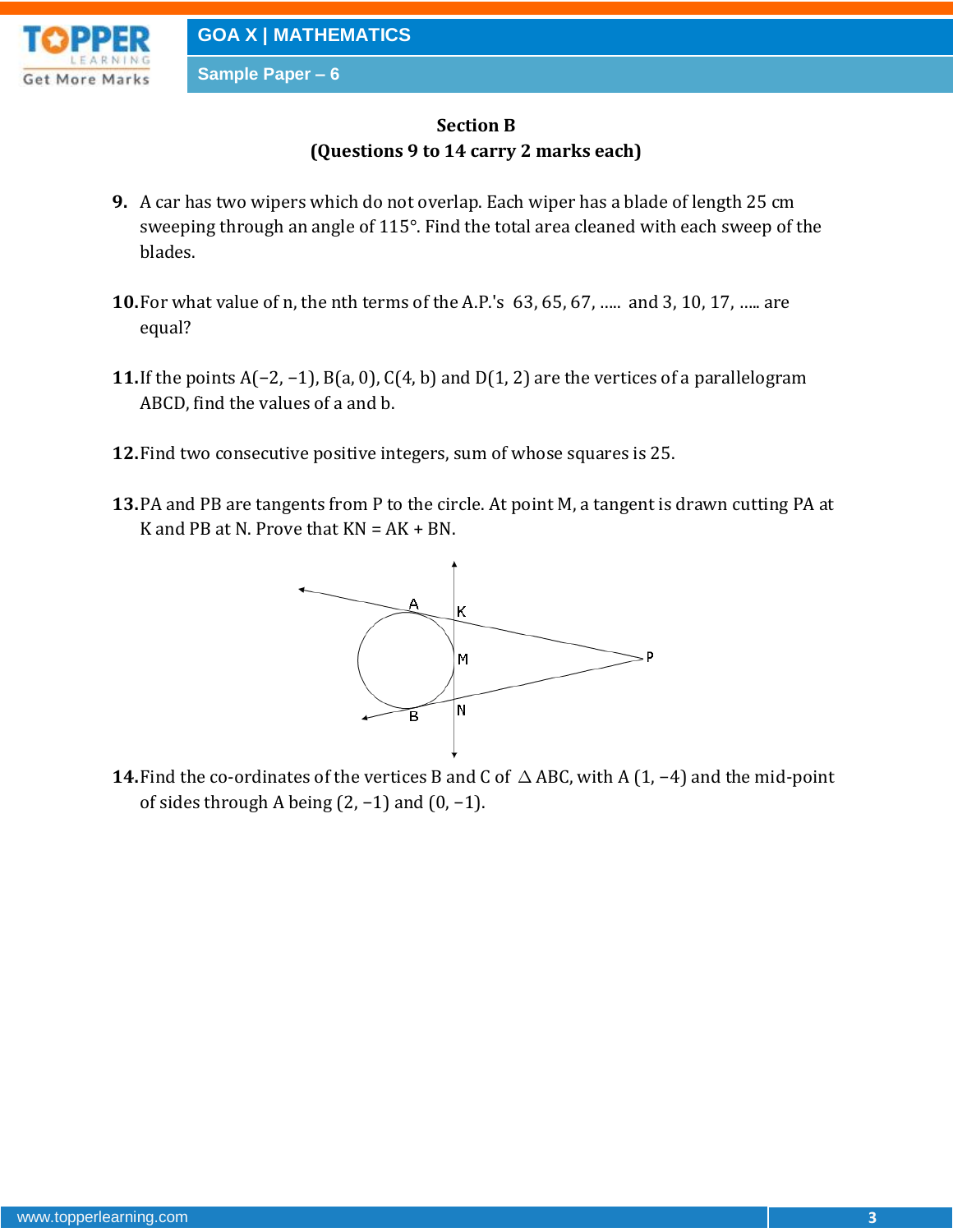

**GOA X | MATHEMATICS**

**Sample Paper – 6**



**15.**Find the co-ordinates of the centre of the circle passing through the points (0, 0), (−2, 1) and (−3, 2). Also, find its radius.



**16.** A well of diameter 2 m is dug 14 m deep. The earth taken out of it is spread evenly all around it to a width of 5 m to form an embankment. Find the height of the embankment.

**17. Solve:** 
$$
\frac{6}{y+1} + \frac{5}{2y+1} = 3
$$

**18.**In the figure, PT and PS are tangents to a circle from a point P such that PT = 5 cm and  $m \angle TPS = 60^{\circ}$ . Find the length of chord TS.



- **19.**Find the value of the middle term(s) of the arithmetic progression: −11, −7, −3, .... 49
- **20.**Construct a tangent to a circle of radius 4 cm from a point on a concentric circle of radius 6 cm.
- **21.**The angle of elevation of the top of a tower from two points distant 'a' and 'b' from the base and in the same straight line with it are complementary. Prove that the height of tower is  $\sqrt{\mathrm{ab}}$  .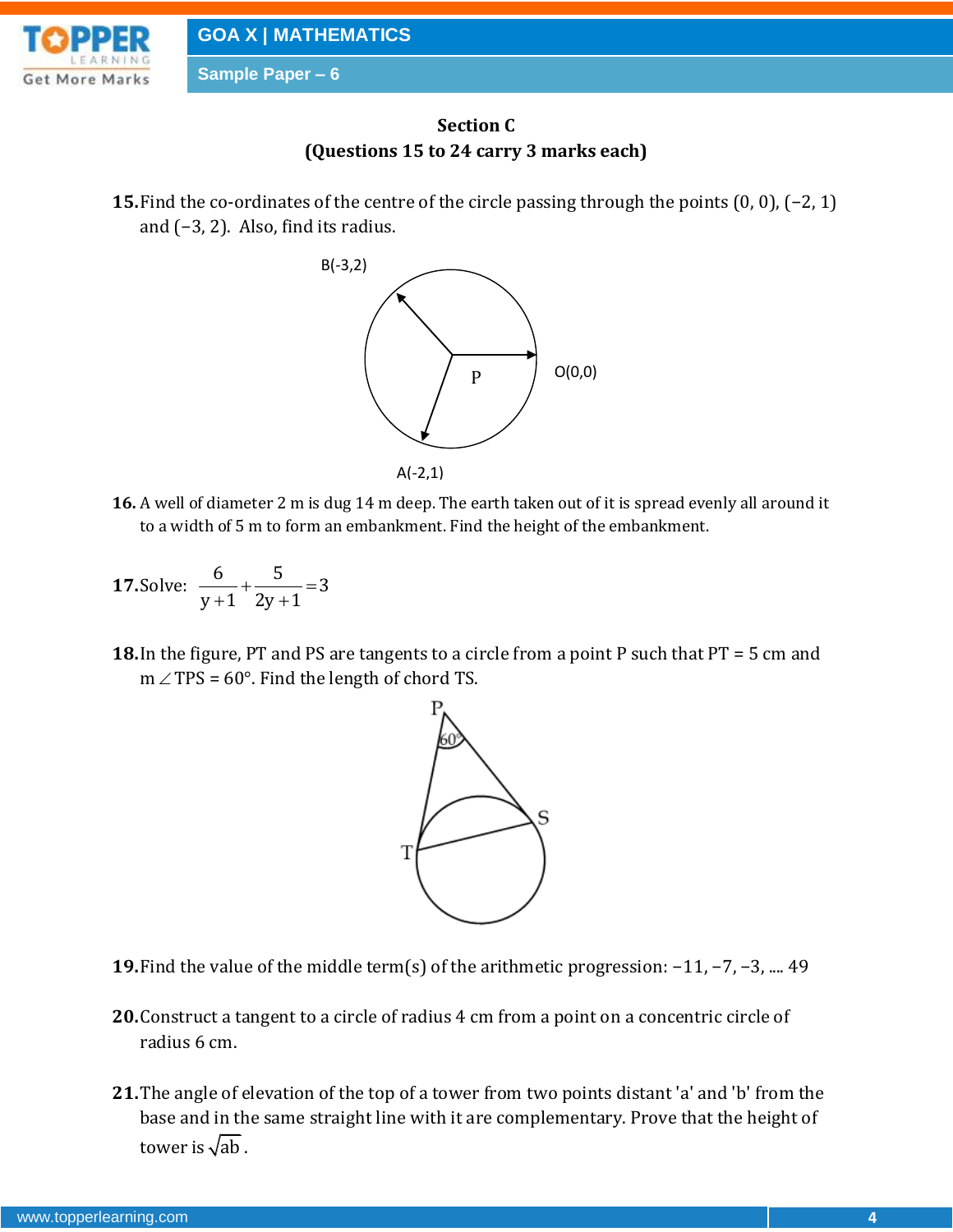

## **GOA X | MATHEMATICS**

**Sample Paper – 6**

22. If D, E and F are the mid-points of sides BC, CA and AB respectively of a  $\triangle$  ABC, whose

vertices are A(−4, 1), B(6, 7) and C(2, -9), then prove that: ar (ΔDEF) =  $\frac{1}{4}$ 4 ar(ΔABC).

- **23.**17 cards numbered 1, 2, 3, 4, ……………, 16, and 17, are put in a box and mixed thoroughly. A girl draws a card from the box. Find the probability that the number on the card is:
	- i. Prime
	- ii. Divisible by 3
	- iii. Divisible by both 2 and 3
- **24.**The sum of the first six terms of an arithmetic progression is 42. The ratio of its 10th term to its  $30<sup>th</sup>$  term is 1 : 3. Find the first and the thirteenth term of the A.P.

## **Section D (Questions 25 to 34 carry 4 marks each)**

- **25.**Two circles touch externally. The sum of their areas is 130π sq. cm and the distance between their centres is 14 cm. Find the radii of the circles.
- **26.**A solid toy is in the form of a hemisphere surmounted by a right circular cone. The height of the cone is 4 cm and the diameter of the base is 8 cm. Determine the volume of the toy. If a cube circumscribes the toy, then find the difference of the volumes of cube and the toy. Also, find the total surface area of the toy.
- **27.**A bag contains 5 red balls and some blue balls. If the probability of drawing a blue ball is double of that of a red ball, determine the number of blue balls in the bag.
- **28.**In the given figure, a square OABC is inscribed in a quadrant OPBQ. If OA = 20 cm, find the area of the shaded region. (Use  $\pi$  = 3.14)